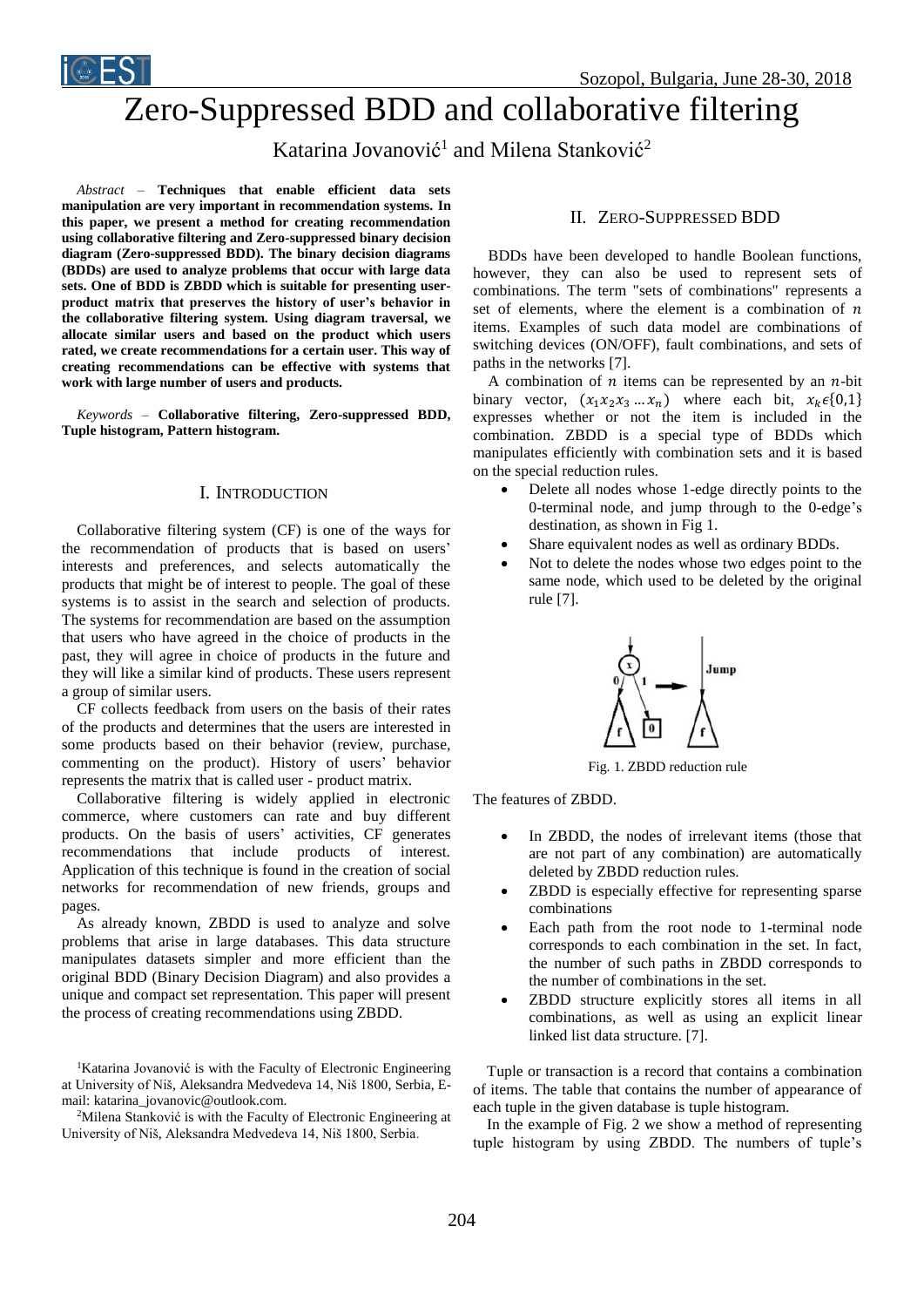

appearances we decompose into *n*-digits of ZBDD vector  $\{F_0,$  $F_1, \ldots, F_{n-1}$ , actually we encode the appearance numbers into binary digital code as shown in Fig. 2.  $F_0$  represents a set of tuples appearing odd times, least significant bit, while  $F_1$ represents set of tuples whose second lowest bit of number of appearances is 1. In similar way we define the set of each digit up to  $F_{n-1}$ . In the example the tuple frequencies are decomposed as:  $F_0 = \{I_1I_2, I_1I_2I_3, I_2I_3\}, F_1 = \{I_1I_2, I_2\}, F_2 =$  ${I_1I_2I_3}$  and each digit can be represented by ZBDD vector. ZBDD vector in Fig. 2 is constructed base on presented tuplehistogram. Also, ZBDDs can share their sub-graphs with each other.





$$
F_0 = \{I_1 I_2, I_1 I_2 I_3, I_2 I_3\}
$$

 $F_1 = \{I_1I_2, I_2\}$ 

 $F_2 = \{I_1 I_2 I_3\}$ 

Fig. 2. ZBDD vector for tuple histogram

The procedure of generating tuple-histogram  $F<sub>T</sub>$  for a given database  $D$  is shown with pseudocode [7].

$$
FT = 0\nfor all T \in D do\nFT = FT. add(T)\nreturn FT
$$
\n(1)

 $F_T$  is tuple-histogram for given database *D*, *F. add*(*T*) adds combination (tuple)  $T$  in the *ZBDD* vector  $F$ .

After creating a histogram, it is easy to single out the tuples that appear more than  $α$  times. This procedure will be used for creating ZBDD vector. The number of ZBDD nodes in each digit is bounded by total appearance of items in all tuples.

A subset of items included in the tuple represents a pattern. A pattern-histogram is a table that contains the number of appearance of each pattern in any tuple in the given database. In fact, a tuple of  $k$  items includes  $2^k$  patterns.

The procedure of generating pattern-histogram based on ZBDD is given by pseudocode [7].

$$
F_p = 0
$$
  
for all  $T \in D$  do  
 $P = T$   
for all  $v \in T$  do  
 $P = P \cup P$ . onset(v)  
 $F_p = F_p$ . add(P)  
return  $F_p$  (2)

Procedures of generating tuple- histogram and patternhistogram have been developed by Shin-ichi Minato and his team.

## III. ZBDD FOR COLLABORATIVE FILTERING

Recommender systems, within the web sites, keep the history (behavior) for each user in a user-product matrix. User's history can be written as a combination of products that are rated by the user. How the binary decision diagrams are used to represent the combination, the combination of *n* products can be represented by *n*-bit binary vector  $(x_1x_2x_3...x_n)$ , where each bit,  $x_k \in \{0,1\}$ , indicates whether the product is the part of the combination or not.

Table I represents the history of the fifteen users and their interest in the products (user-product matrix). Numbers greater than zero indicates that users rated the products while zero indicates that the products are not rated by users.

| I <sub>7</sub><br>$\overline{c}$ |
|----------------------------------|
|                                  |
|                                  |
|                                  |
| $\boldsymbol{0}$                 |
|                                  |
| $\frac{3}{0}$                    |
| $\overline{0}$                   |
| $\overline{0}$                   |
| $\boldsymbol{0}$                 |
| $\overline{5}$                   |
| $\overline{c}$                   |
| $\overline{3}$                   |
| $\overline{0}$                   |
| $\overline{0}$                   |
| $\mathbf{1}$                     |
| $\overline{\mathcal{L}}$         |
| $\boldsymbol{0}$                 |
|                                  |

TABLE I USER – PRODUCT MATRIX

If we look at the user  $U_2$ , from Table I, it can be seen that the user rated the products  $I_2$ ,  $I_4$  and  $I_6$ , while the user  $U_5$ rated  $I_1$ ,  $I_3$  and  $I_6$  products.

The user for whom system creates a recommendation is an active user and in our case it is  $U_{13}$  user. Before creating recommendations, it is necessary to form a group of similar users that are similar to the active user in terms of interests in products. To find similar users, we take advantage of tuplehistogram and operations that can be performed on them. ZBDD vector for tuple histogram is represented in Table II. Each combination represents one path in the ZBDD diagram. Therefore, finding similar users is based on the tour of diagram and extracts paths that match with the paths that are appropriate to the active user in  $k$  or more segments.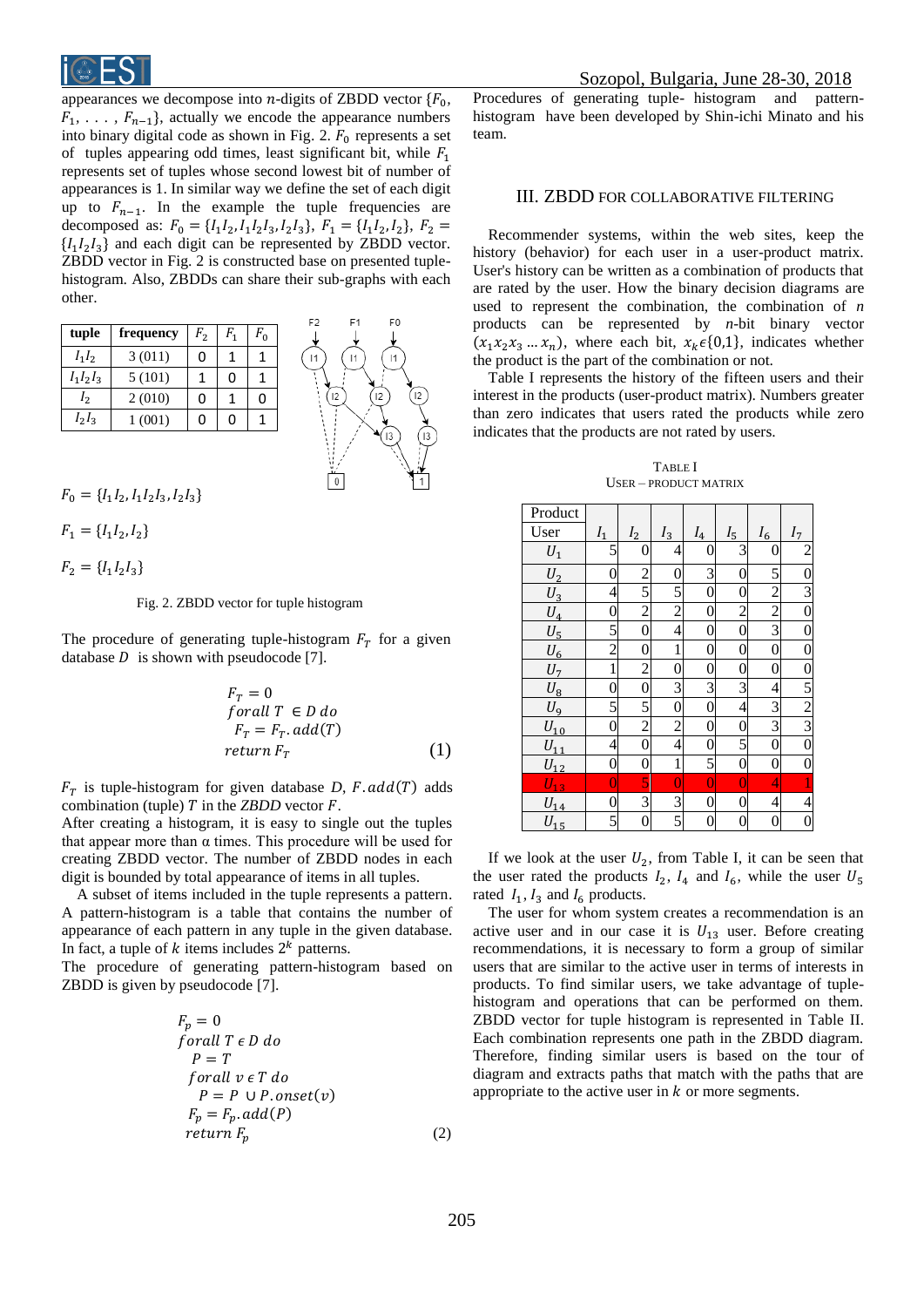

TABLE II ZBDD VECTOR FOR TUPLE HISTOGRAM

| Tuple             | Frequency | $F_1$    | F <sub>0</sub> |
|-------------------|-----------|----------|----------------|
| $I_1I_3I_5I_7$    | 1(01)     | 0        | 1              |
| $I_2I_4I_6$       | 1(01)     | 0        | 1              |
| $I_1I_2I_3I_6I_7$ | 1(01)     | $\theta$ | 1              |
| $l_2 l_3 l_5 l_6$ | 1(01)     | 0        | 1              |
| $l_1 l_3 l_6$     | 1(01)     | 0        | 1              |
| $I_1I_3$          | 2(10)     | 1        | 0              |
| $I_1I_2$          | 1(01)     | 0        | 1              |
| $I_3I_4I_5I_6I_7$ | 1(01)     | 0        | 1              |
| $I_1I_2I_5I_6I_7$ | 1(01)     | 0        | 1              |
| $I_2I_3I_6I_7$    | 2(01)     | 1        | $\theta$       |
| $I_1I_3I_5$       | 1(01)     | 0        | 1              |
| $I_3I_4$          | 1(01)     | 0        | 1              |
| $I_2I_6I_7$       | 1(01)     | 0        | 1              |

$$
F_0 = \begin{cases} I_1 I_3 I_5 I_7, I_2 I_4 I_6, I_1 I_2 I_3 I_6 I_7, I_2 I_3 I_5 I_6, I_1 I_3 I_6, I_1 I_2, \\ I_3 I_4 I_5 I_6 I_7, I_1 I_2 I_5 I_6 I_7, I_1 I_3 I_5, I_3 I_4, I_2 I_6 I_7 \end{cases}
$$
  

$$
F_1 = \{I_1 I_3, I_2 I_3 I_6 I_7\}
$$

Operation, which will be used in determining similar users, is finding all combinations that contain given pattern.

$$
S = \bigcup F_k
$$
  
for all  $v \in P$  do:  

$$
S = S
$$
. onset(v). change(v)  
return S (3)

*S* is union of tuples which contain pattern *P*, *S.onset(v)* selects the subset of combinations including item *v* and *S.change(v)* inverts existence of *v* (add / delete) on each combination (see table with primitive ZBDD operations [7]).

Patterns with one element that match the active user's combination is  $P \rightarrow \{I_2, I_6, I_7\}$ }. *ZBDDsimilarUsers* algoritham finds all combinations which contain patterns from

#### $ZBDDsimilarUsers(F)$

{

}

 $S = \cup F_k$  $for all v \in P$  do:  $S = S$ . onset $(v)$ . change $(v)$  $for all T \in S$  $countT = 0$ f or  $i = 1$  to S. count  $if(T = S[i])$  $countT = countT + 1$  $if$ (count $T \geq \alpha$ )  $S_u = S_u U T$ return  $S_u$ 

Fig. 3. Find similar users algorithm

the set *P*. Combinations that contain  $\alpha$  or more patterns from set *P* belong to group of similar users. The *ZBDDsimilarUsers* algorithm is shown in Fig 3.

All combinations are stored in a collection *S*. The parameter  $\alpha$  depends on the recommendation system and represents number that indicates that two users are similar if they rated  $\alpha$ or more the same products.

If the combination  $T$  from set  $S$  appears  $\alpha$  or more times, it means that the active user and the user to whom refers this combinations are similar. All combinations that satisfy the requirement are placed in a collection  $S_u$  which contains all similar users.

In order to determine the product group for the recommendation, it is necessary for each combination from the set  $S_u$  to extract patterns that contain one element. If the pattern is part of active user's combinations, it will not be included in the group for recommendation while other patterns will be included in recommendation. A set of products for a recommendation is obtained by separating nodes that are not the part of active user's path in ZBDD. If *Q* represents patterns of similar users, *P* represents patterns of the active users and *R* represents products for recommendation, procedure to extract the products is:

$$
R = Q - Q \cap P \tag{4}
$$

After determining group of products for recommendation it is needed to define top *N* products for recommendation and order of recommendation. By computing the average rate of products from the group and sorting them by the average rates, we obtain the order of the products for the recommendation. The average product's rate represents weight of the branch in ZBDD vector.

#### IV. CONCLUSION

In this paper we presented a method for creating recommendations using collaborative filtering and ZBDD. This way of creating recommendation provides simpler manipulation with data sets. Here are given procedures for finding similar users and creating group of products for recommendation. Finding similar users is based on a touring of ZBDD diagram and extracting sub-diagram which represents similar users. The nodes in the ZBDD sub-diagram, which are not part of the active user's path, are products for recommendation. Sorting the products by rates we determine the order in which products will be recommended to active user.

#### **REFERENCES**

- [1] D. Asanov, "Algorithms and Methods in Recommender System", Berlin Institute of Technology, Berlin, Germany.
- [2] M. D. Ekstran, J. T. Riedl. and J. A. Konstan, "Collaborative Filtering Recommender Systems", Foundations and Trends® in Human–Computer Interaction: vol. 4, no. 2, pp. 81–173, 2011.